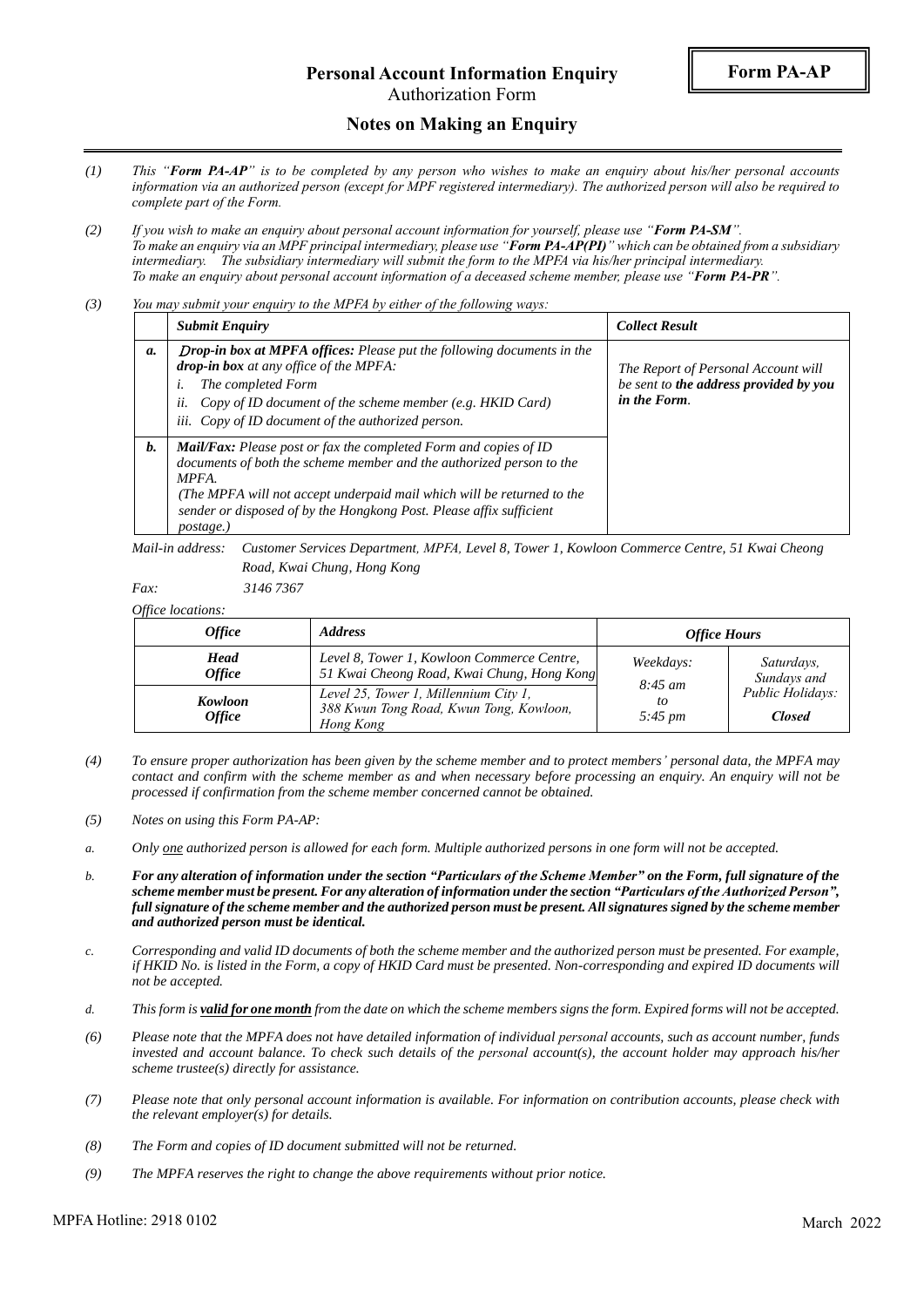### 查閱個人帳戶資料

授權 書

#### 查詢須知

- (1) 本 「 表 格 **PA-AP**」 供 擬 授 權 他 人 ( 強 積 金 註 冊 中 介 人 除 外 ), 代 辦 查 詢 其 個 人 帳 戶 的 人 士 填 寫 。 獲授權人亦須填寫本表格的部份內容。
- (2) 如 閣 下 擬 自 行 查 詢 你 的 個 人 帳 戶 資 料 , 請 填 寫 「 表 格 **PA-SM**」。 如 擬 透 過 強 積 金 主 事 中 介 人 查 詢 , 請 向 附 屬 中 介 人 索 取 「 表 格 **PA-AP(PI)**」, 附 屬 中 介 人 會 經 由 他 /她 的 主 事 中 介 人 向 積 金 局 提 交 表 格 。 如 擬 查 詢 已 故 計 劃 成 員 的 個 人 帳 戶 資 料 , 請 填 寫 「 表 格 **PA-PR**」。
- (3) 閣 下 可 選 擇 下 列 其 中 一 種 方 法 向 積 金 局 提 交 查 詢 及 領 取 結 果 :

|    | 提交査詢方法                                                                                                              | 領取結果方法                     |  |
|----|---------------------------------------------------------------------------------------------------------------------|----------------------------|--|
| a. | 各積金局辦事處投遞箱                                                                                                          |                            |  |
|    | 請把以下文件投入積金局各辦事處的 <b>投遞箱</b> 內:<br>已填妥的表格<br>ii.<br>計劃成員的身分證明文件副本(如香港身分證)<br>iii. 獲授權人的身分證明文件副本                      | 個人帳戶報表會郵寄至閣下在<br>表格上提供的地址。 |  |
| b. | 郵遞/傳真                                                                                                               |                            |  |
|    | 請閣下將已填妥的表格連同計劃成員及獲授權人的身<br>分 證 明 文 件 副 本 郵 遞 或 傳 真 至 積 金 局 。<br>(積金局不會接收郵資不足的郵件,有關郵件將由香港)<br>郵政退回寄件人或予以銷毀。請支付足額郵資。) |                            |  |

郵遞地址: 香港葵涌葵昌路 51 號九龍貿易中心 1 座 8 樓 積金局 客戶服務處 傳真: 3146 7367

辦事處地址:

| 辦事處   | 地址                           | 辦公時間                    |                |
|-------|------------------------------|-------------------------|----------------|
| 總辦事處  | 香港葵涌葵昌路51號九龍貿易中心1座8樓         | 星期一至五:                  | 星期六、日<br>及公眾假期 |
| 九龍辦事處 | 香港九龍觀塘觀塘道388號創紀之城1期1座<br>25樓 | 上午8時45分<br>죠<br>下午5時45分 | 休息             |

- (4) 為 確 保 查 詢 已 獲 得 適 當 授 權 及 保 障 計 劃 成 員 的 個 人 資 料 , 本 局 在 處 理 查 詢 時 或 會 與 計 劃 成 員 聯 絡 , 以 核 實 表 格 上 的 資 料 。 如 未 能 核 實 資 料 , 積 金 局 有 權 不 處 理 有 關 查 詢 。
- (5) 使 用 本 表 格 須 知 :
- a. 每一張表格上只可填寫一名獲授權人。如表格上有多於一名獲授權人,查詢將不獲處理。
- b. 表格上"計劃成員資料"部分的資料如有刪改,計劃成員必須在旁簽署作實。此外,"獲授權人 《13五一11日》《《11一11》,第《11》,第《11》,第《11页》《11》《11》、《11】《22》<br>資料"部分的資料如有刪改,計劃成員及獲授權人均須在旁簽署作實。計劃成員及獲授權人的所 有簽署必須相同一致,否則該查詢將不獲處理。
- c. 計劃成員及獲授權人必須提交相符及有效的身分證明文件予本局核對(例:如表格上填上香港身 分證號碼,提交的證明文件須為香港身分證)。不相符或逾期的身分證明文件將不獲接納。
- d. 本表格的**有效期為一個月** ( 由計劃成員簽署表格當日起計算), 逾期遞交的查詢將不獲處理。
- (6) 請 注 意,積 金 局 紀 錄 並 無 個 人 帳 戶 的 詳 細 資 料,如 帳 戶 號 碼、所 選 擇 之 基 金 組 合 或 戶 口 結 餘 等。 帳 戶 持 有 人 可 直 接 向 有 關 強 積 金 受 託 人 查 詢 。
- (7) 請注意,本局只能提供有關成員的個人帳戶資料。如欲查詢其他的強積金供款帳戶資料,請向有 關 僱 主 查 詢 。
- (8) 已 遞 交 之 表 格 及 身 分 證 明 文 件 副 本 將 不 予 退 還 。
- (9) 積 金 局 保 留 權 利 更 改 以 上 條 文 而 不 作 另 行 通 知 。

積金局熱線:2918 0102 2022 年 3 月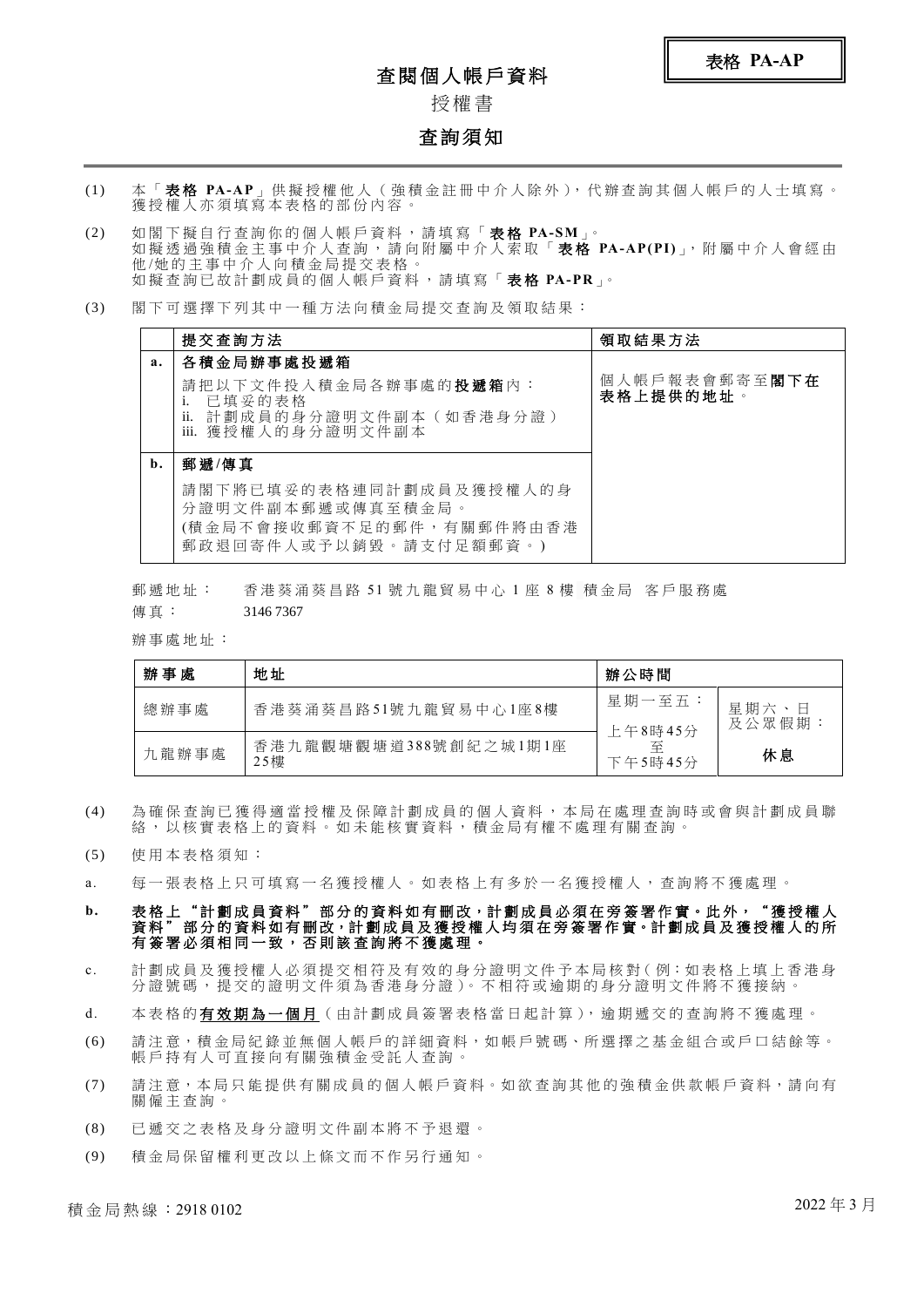## **Mandatory Provident Fund Schemes Authority Personal Information Collection Statement** (Form PA-SM, Form PA-AP and Form PA-PR)

The personal data to be supplied in this Form are for the purposes of processing your enquiry about personal account details. The personal data will be used, disclosed or transferred only for purposes related to the enquiry or where permitted by law. Failure to supply the requisite personal data may result in the MPFA being unable to process the enquiry if it affects the MPFA's ability to retrieve the requested information or contact the scheme member / authorized person / personal representative or person entitled in priority to the administration of the estate of a deceased scheme member.

If you wish to request access to and/or correction of your personal data held by the MPFA, you may do so in writing addressed to the Personal Data Privacy Officer, Mandatory Provident Fund Schemes Authority.

# 強 制 性 公 積 金 計 劃 管 理 局

## 個 人 資 料 收 集 聲 明

(表格 PA-SM、表格 PA-AP 及表格 PA-PR)

藉 本 表 格 提 供 的 個 人 資 料 , 乃 為 處 理 閣 下 要 求 查 閱 個 人 帳 戶 資 料 之用。有關資料只會因應與該項查詢有關的用途或在法律允許的 情況下加以使用、披露或轉移。如未能提供所需個人資料,以致積 金 局 難 以 抽 取 所 要 求 查 閱 的 資 料 或 聯 絡 計 劃 成 員 / 獲 授 權 人 / 遺 產代理人或具有優先權利管理計劃成員遺產的人士,則積金局可 能無法處理閣下的查詢。

如欲查閱及/或更正閣下存於積金局的個人資料,可致函強制性 公積金計劃管理局個人資料私隱主任,提出有關要求。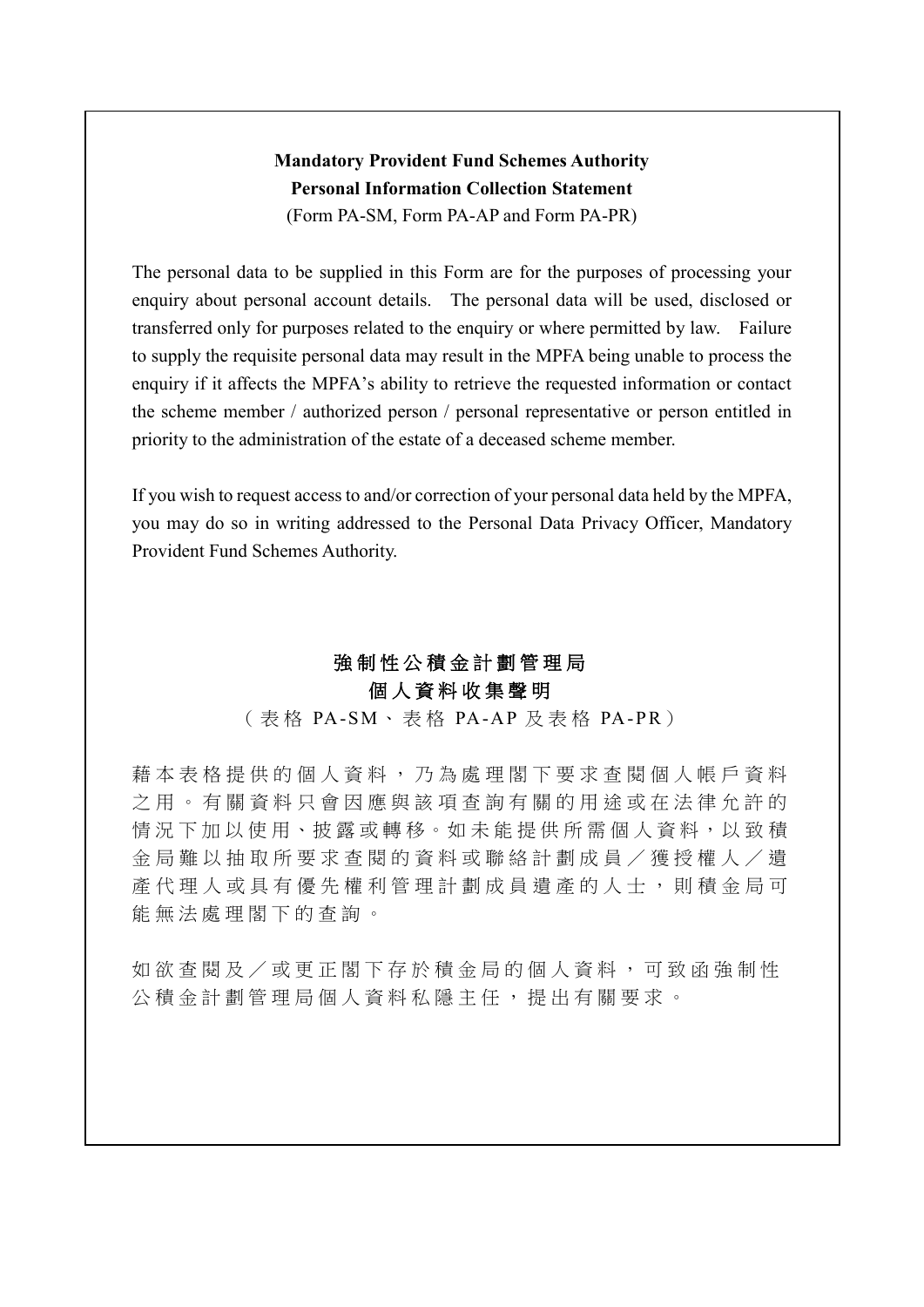### **Personal Account Information Enquiry - Authorization Form**

### 查 閱 個 人 帳 戶資 料 **-** 授權書

**Subsidiary intermediaries are not allowed to use this Form in making personal account enquiries for scheme members** and such use of Form PA-AP will be rejected by the MPFA. Subsidiary intermediaries who wish to do so must submit the completed Form PA-AP (PI) to the MPFA via principal intermediaries.

附屬中介人不可使用此表格為計劃成員查詢個人帳戶資料。如使用此表格,將 不會獲處理。附屬中介人如欲為計劃成員查詢個人帳戶資料,必須把填妥的表 格 PA-AP(PI)經 由主 事中 介 人交 予 積金 局。

| Particulars of the Scheme Member 計劃成員資料                                          |                                                                                                                                                                                                                                                                                                                                                                                                                                                                                                                         |                                                                                                                                   |  |  |  |  |
|----------------------------------------------------------------------------------|-------------------------------------------------------------------------------------------------------------------------------------------------------------------------------------------------------------------------------------------------------------------------------------------------------------------------------------------------------------------------------------------------------------------------------------------------------------------------------------------------------------------------|-----------------------------------------------------------------------------------------------------------------------------------|--|--|--|--|
| Name In English (same as HKID card/passport)<br>英文 姓名(以香港身分證/護照所載為準)             |                                                                                                                                                                                                                                                                                                                                                                                                                                                                                                                         |                                                                                                                                   |  |  |  |  |
| Name In Chinese (if any) (same as HKID card/passport)<br>中文姓名(如有)(以香港身分證應照所載為準)  |                                                                                                                                                                                                                                                                                                                                                                                                                                                                                                                         |                                                                                                                                   |  |  |  |  |
| HKID / Passport No. <sup>1</sup><br>香港身分證/護照號碼 1                                 |                                                                                                                                                                                                                                                                                                                                                                                                                                                                                                                         | <sup>1</sup> Please fill in and provide copy of identification<br>document used for MPF enrolment<br>請填寫用作開立強積金帳戶的身分證<br>明文件及提供副本 |  |  |  |  |
| Day-time Telephone No.<br>日間聯絡電話                                                 |                                                                                                                                                                                                                                                                                                                                                                                                                                                                                                                         |                                                                                                                                   |  |  |  |  |
| <b>Authorization &amp; Declaration</b><br>授權及聲明                                  | I hereby authorize the person listed below to enquire and receive details of<br>my personal account(s) including my name, HKID/Passport number, and<br>name, business address and telephone number of the related MPF trustee(s).<br>I declare that to the best of my knowledge and belief, the information given<br>in this Form and the submitted documents is correct and complete.<br>本人現授權下列人士,查閱及獲取本人於強積金計劃下有<br>關個人帳戶資料,包括本人姓名、香港身分證/護照號碼、<br>有關強積金受託人的名稱,營業地址及電話。<br>本人聲明,本人並深知確信本表格及隨附文件所提供的資<br>料均屬正確無訛且並無缺漏。 |                                                                                                                                   |  |  |  |  |
|                                                                                  | Signature<br>簽署                                                                                                                                                                                                                                                                                                                                                                                                                                                                                                         | Date (DD/MM/YY)<br>日期 (日/月/年)                                                                                                     |  |  |  |  |
| Particulars of the Authorized Person 獲授權人資料                                      |                                                                                                                                                                                                                                                                                                                                                                                                                                                                                                                         |                                                                                                                                   |  |  |  |  |
| Name In English (same as HKID card/passport)<br>英文姓名(以香港身分證/護照所載為準)              |                                                                                                                                                                                                                                                                                                                                                                                                                                                                                                                         |                                                                                                                                   |  |  |  |  |
| Name In Chinese (if any) (same as HKID card/passport)<br>中文姓名(如有)(以香港身分證/護照所載為準) |                                                                                                                                                                                                                                                                                                                                                                                                                                                                                                                         |                                                                                                                                   |  |  |  |  |
| HKID / Passport No. <sup>2</sup><br>香港身分證/護照號碼 <sup>2</sup>                      | <sup>2</sup> Please provide copy of HKID / Passport<br>請附上香港身分證/護照副本                                                                                                                                                                                                                                                                                                                                                                                                                                                    |                                                                                                                                   |  |  |  |  |
| Day-time Telephone No.<br>日間聯絡電話                                                 |                                                                                                                                                                                                                                                                                                                                                                                                                                                                                                                         |                                                                                                                                   |  |  |  |  |
| <b>Mail results to this address</b><br>請將結果寄往此地址                                 |                                                                                                                                                                                                                                                                                                                                                                                                                                                                                                                         |                                                                                                                                   |  |  |  |  |
| <b>Declaration</b><br>聲明                                                         | I declare that :<br>(a) I am not an MPF subsidiary intermediary; and<br>(b) I have duly obtained authorization from the scheme member listed<br>above to check his/her personal account information, and to the best of<br>my knowledge and belief, the information given in this Form and the<br>submitted documents is correct and complete.<br>本人聲明:<br>(甲) 本人並非強積金附屬中介人;<br>(乙) 本人並已獲上述成員正式授權,代其查詢個人帳戶資<br>料;本人並深知確信本表格及隨附文件所提供的資料均屬<br>正確無訛且並無缺漏。                                                                  |                                                                                                                                   |  |  |  |  |
|                                                                                  | Signature<br>簽署                                                                                                                                                                                                                                                                                                                                                                                                                                                                                                         | Date (DD/MM/YY)<br>日期 (日/月/年)                                                                                                     |  |  |  |  |